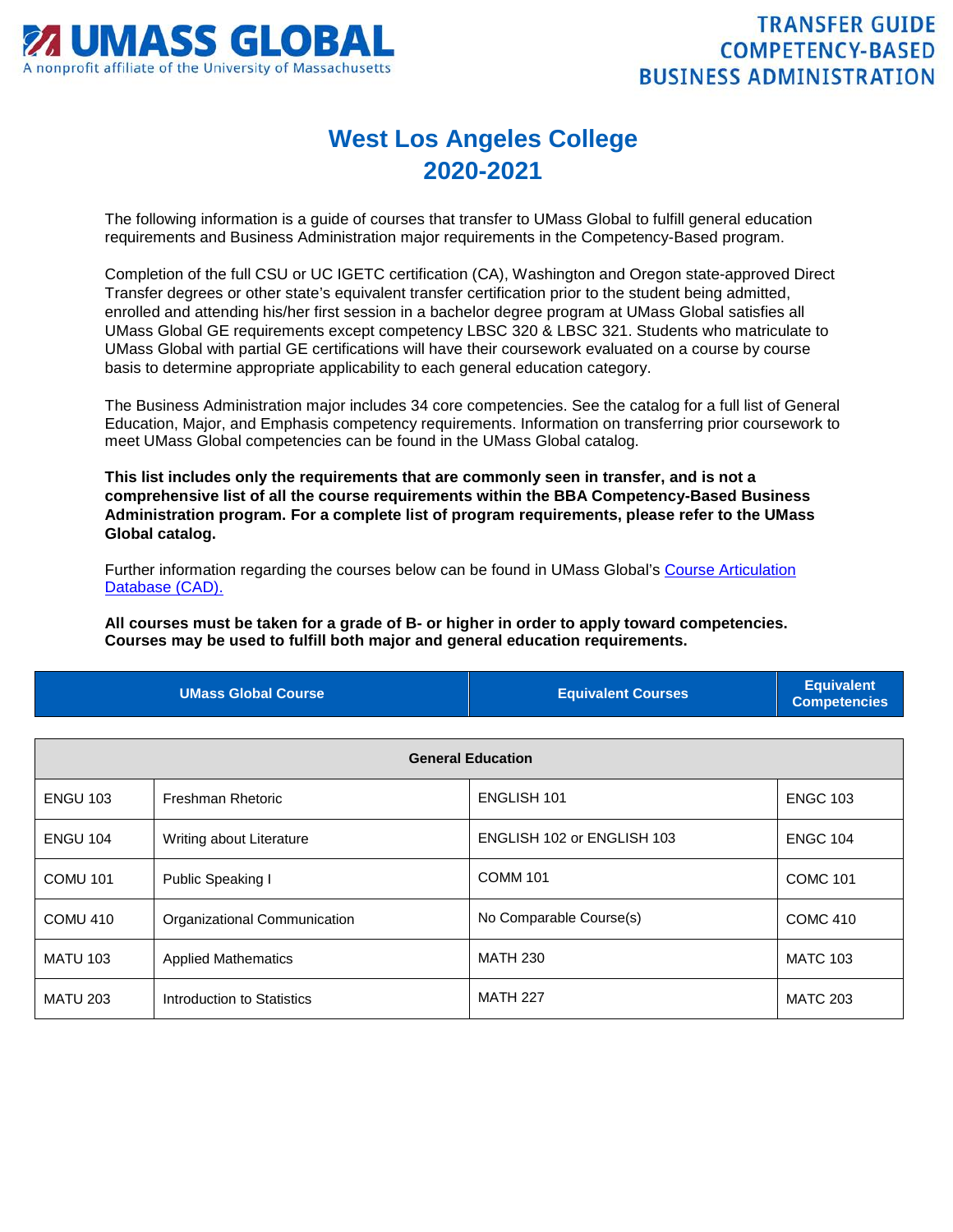|                     |                                   | ARABIC 001, 002                             |                                  |
|---------------------|-----------------------------------|---------------------------------------------|----------------------------------|
|                     |                                   | ART 101, 102, 103, 107, 111, 115, 117, 141, | <b>PHLC 110</b><br>HUMC 110, 115 |
|                     |                                   | 201, 204, 501, 502, 709                     |                                  |
|                     |                                   | A S L 001, 002                              |                                  |
|                     |                                   | CINEMA 003                                  |                                  |
|                     |                                   | COMM 101*, 104, 111, 121*, 122*, 151, 190   |                                  |
|                     |                                   | DANCEST 805                                 |                                  |
|                     |                                   | ENGLISH 127, 203, 204, 205, 206, 209, 215,  |                                  |
|                     |                                   | 219, 234, 239                               |                                  |
| Humanities          | Any 9 Credits of Humanities       | FLM PRD 100                                 |                                  |
|                     |                                   | FRENCH 001, 002, 003, 004                   |                                  |
|                     |                                   | HUMAN 030, 031, 060, 077                    |                                  |
|                     |                                   | JAPAN 001, 002                              |                                  |
|                     |                                   | MUSIC 101, 111, 121, 122, 136, 141, 200     |                                  |
|                     |                                   | PHILOS 001, 006, 008, 009, 012, 014, 018,   |                                  |
|                     |                                   | 020, 028, 033, 040, 041                     |                                  |
|                     |                                   | THEATER 100, 110, 200                       |                                  |
|                     |                                   | SPANISH 001, 002, 003, 004, 007, 010, 012   |                                  |
|                     |                                   | ANATOMY 001                                 |                                  |
|                     |                                   | <b>ANTHRO 101, 111</b>                      |                                  |
|                     |                                   | ASTRON 001, 005                             | NSCC 115, 110                    |
|                     |                                   | BIOLOGY 003, 003A, 003B, 006, 007, 010,     |                                  |
|                     |                                   | 110                                         |                                  |
|                     |                                   | BIOTECH 001, 002, 003, 102                  |                                  |
|                     |                                   | CHEM 051, 056, 060, 066, 101, 102, 211,     |                                  |
|                     |                                   | 212, 221                                    |                                  |
| Natural<br>Sciences | Any 6 Credits of Natural Sciences | EARTH 001, 002                              |                                  |
|                     |                                   | ENV SCI 001, 002, 024                       |                                  |
|                     |                                   | GEOG 001, 015                               |                                  |
|                     |                                   | GEOLOGY 001, 002, 006, 007, 012             |                                  |
|                     |                                   | <b>MICRO 020</b>                            |                                  |
|                     |                                   | OCEANO 001, 010                             |                                  |
|                     |                                   | PHYS SC 001, 014                            |                                  |
|                     |                                   | PHYSICS 006, 007, 012, 037, 038, 039        |                                  |
|                     |                                   | PHYSIOL 001                                 |                                  |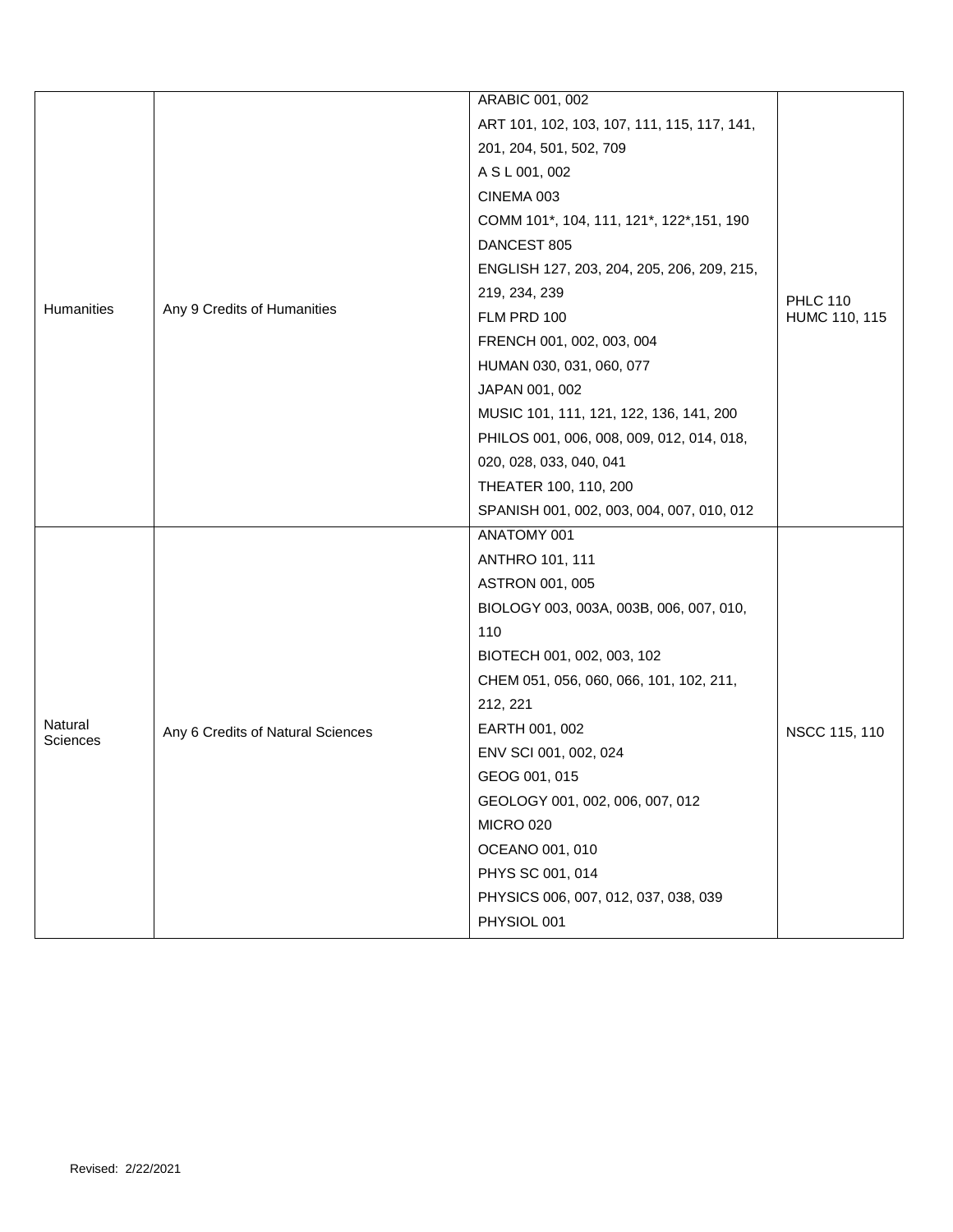|                               |                                                                                      | ADM JUS 001, 002, 003, 004, 005, 008, 039, |                |
|-------------------------------|--------------------------------------------------------------------------------------|--------------------------------------------|----------------|
|                               |                                                                                      | 042, 067, 075                              |                |
|                               |                                                                                      | AFRO AM 004, 005                           | SOSC 110, 115  |
|                               |                                                                                      | ANTHRO 102, 103, 104, 109, 121, 132, 134,  |                |
|                               |                                                                                      | 322                                        |                |
|                               |                                                                                      | ASIAN 003                                  |                |
|                               |                                                                                      | CH DEV 001, 002, 007, 008, 010, 011, 030,  |                |
| Social Sciences               |                                                                                      | 031, 042, 044, 046, 047                    |                |
|                               | Any 9 Credits of Social Sciences                                                     | CORR 002, 005                              |                |
|                               |                                                                                      | ECON 001, 002, 10, 11                      |                |
|                               |                                                                                      | GEOG 002, 007                              |                |
|                               |                                                                                      | HISTORY 001, 002, 006, 011, 012, 027, 029, |                |
|                               |                                                                                      | 040, 041, 042, 043, 044, 074, 086, 087     |                |
|                               |                                                                                      | MARKET 011, 021, 023                       |                |
|                               |                                                                                      | <b>MGMT 002</b>                            |                |
|                               |                                                                                      | POL SCI 001, 002, 007, 014, 017, 060       |                |
|                               |                                                                                      | PSYCH 001, 002, 013, 014, 041, 043, 052,   |                |
|                               |                                                                                      | 074                                        |                |
|                               |                                                                                      | SOC 001, 002, 011                          |                |
| LBSU 302 &<br><b>LBSU 304</b> | Information Fluency and Academic Integrity &<br><b>Liberal Arts Core Foundations</b> | Cannot be satisfied in transfer            | LBSC 320 & 321 |

| <b>Business Core</b> |                                        |                         |                                 |
|----------------------|----------------------------------------|-------------------------|---------------------------------|
| ACCU <sub>201</sub>  | Principles of Accounting I             | ACCTG 001               | ACCC 210, 215,<br>220, 225, 230 |
| ACCU <sub>202</sub>  | Principles of Accounting II            | ACCTG 002               | ACCC 235, 240                   |
| <b>FINU 305</b>      | <b>Business Finance</b>                | No Comparable Course(s) | <b>FINC 305</b>                 |
| <b>ECNU 201</b>      | Principles of Macroeconomics           | <b>ECON 002</b>         | <b>ECNC 201</b>                 |
| <b>ECNU 202</b>      | Principles of Microeconomics           | <b>ECON 001</b>         | ECNC 202, 205                   |
| <b>MGTU 400</b>      | <b>Global Environment of Business</b>  | No Comparable Course(s) | MGTC 400, 405                   |
| <b>MGTU 310</b>      | <b>Legal Environment of Business</b>   | <b>BUS 005</b>          | MGTC 305, 310,<br>315           |
| OLCU 350             | Leadership and Professional Ethics     | No Comparable Course(s) | OLCC 305, 355                   |
| <b>CSCU 200</b>      | Intro to Computers and Data Processing | <b>CIS 101</b>          | <b>CSCC 200</b>                 |
| <b>MGTU 301</b>      | Principles of Management               | MGMT 001                | <b>MGTC 301</b>                 |
| <b>MKTU 301</b>      | <b>Principles of Marketing</b>         | MARKET 021              | MKTC 301, 305                   |